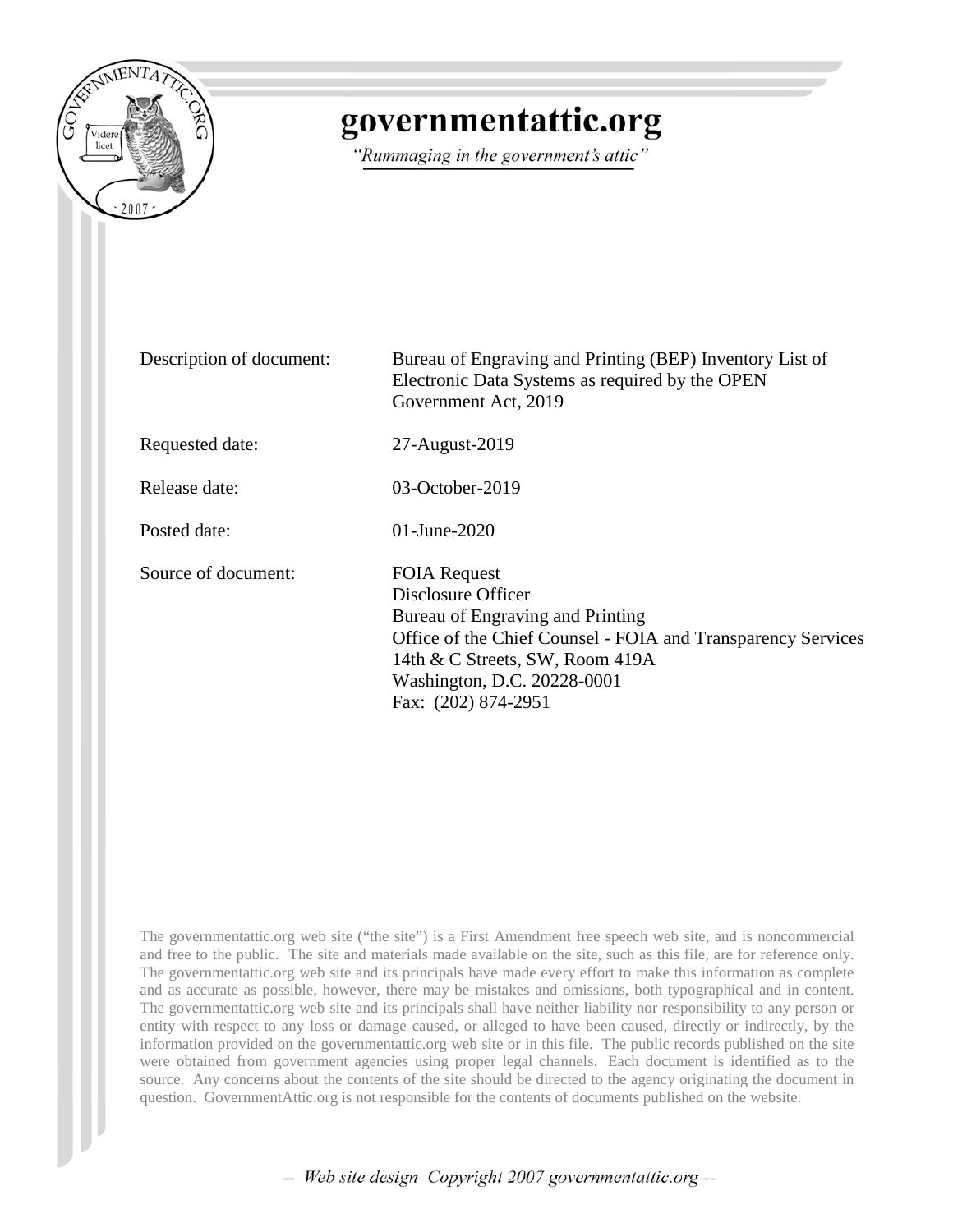

## DEPARTMENT OF THE TREASURY **BUREAU OF ENGRAVING AND PRINTING WASHINGTON, D.C. 20228**

October 3, 2019

# **Re: FOIA Request No. 2019-08-162**

This letter is the final letter concerning your request of August 27, 2019 requesting the most recent inventory of BEP electronic information systems.

On September 10, 2019, BEP requested you clarify your request and on the same day you stated you were seeking the inventory that was required by OPEN Government Data Act.

Our Information Technology Division was able to locate inventories that relate to your request. A portions of the records will be redacted under (b)(3) for records specifically exempt from disclosure by statute. There are no fees charged for this request. The record is attached.

If you are dissatisfied with this decision, you can file an appeal within ninety days from the date of this letter to:

> Director Bureau of Engraving and Printing 14th and C Streets, **S.W.,**  Washington, **D.C.** 20228

If you decide to appeal, please include the assigned request number, a copy of your request, the BEP response letter, and any other correspondence associated with your request. Both the letter and envelope should be clearly marked "FOIA Appeal".

For further assistance concerning preparing a FOIA appeal, please go to our website at moneyfactory.gov, and click on "FOIA" at the bottom of the page.

In addition, the Office of Government Information Services (OGIS), the Federal FOIA Ombudsman, offers mediation services to resolve disputes between FOIA requesters and Federal agencies as a non-exclusive alternative to litigation. Using OGIS services does not affect your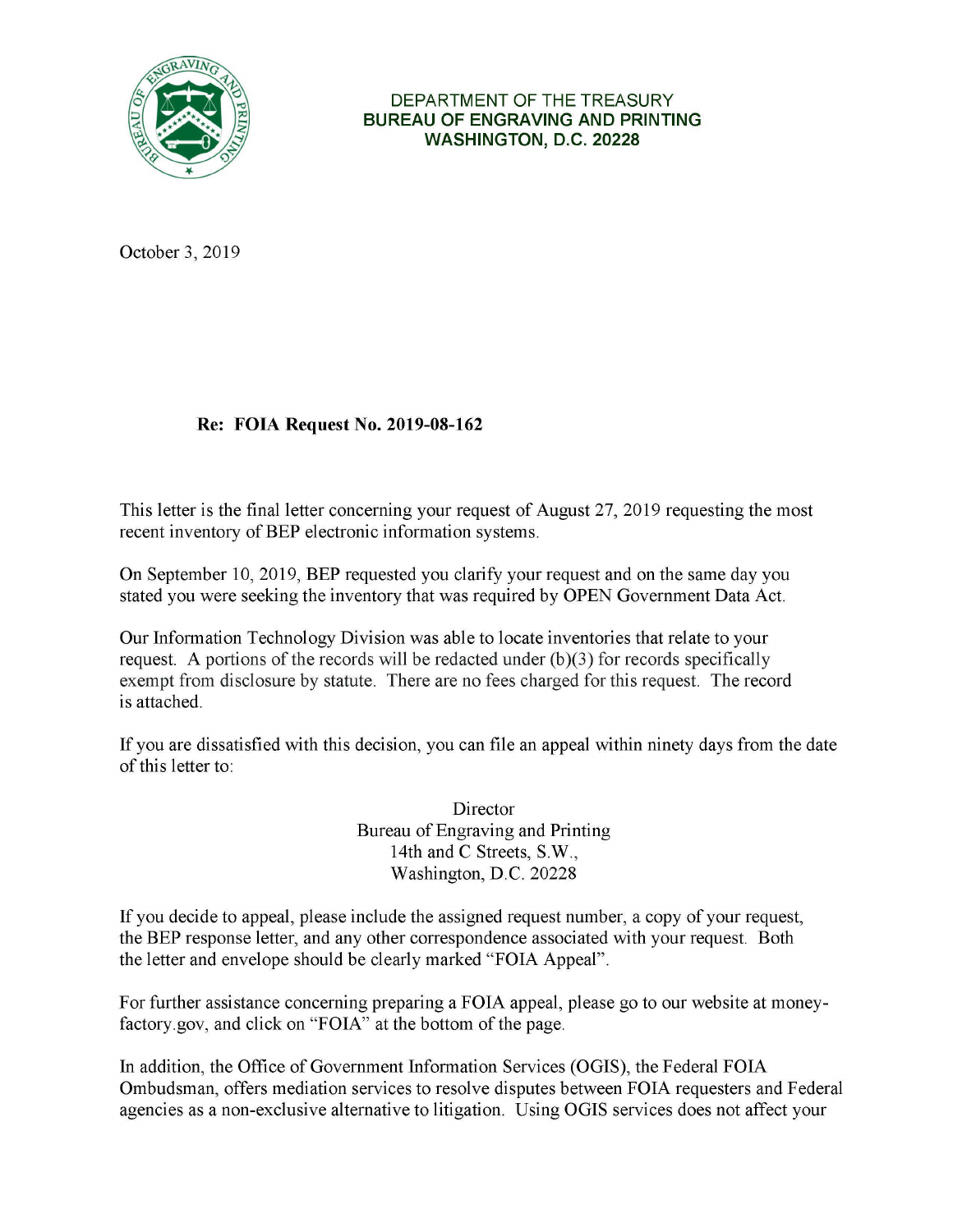#### **Re: FOIA Request No. 2019-08-162**

right to pursue litigation. Contact information for **OGIS** is set forth below:

*Office of Government Information Services National Archives and Records Administration 8601 Adelphi Road-OGIS College Park, MD 20740-6001 ogis@nara.gov ogis. archives.gov 202-741-5770 1-877-684-6448* 

If you have any questions regarding your request, please contact me at 817-847-3879 or fax at 817-847-3745. If you have any questions regarding your request, please contact me at 817-847-3879 or fax at 817-847-3745

Sincerely,

Brejllor

Jake Brezillac Disclosure Officer

## **CERTIFICATE OF SERVICE**

#### **FOIA REQUEST NO.: 2019-08-162**

I hereby certify that the attached Acknowledgment Letter was sent on this day to the following by email:

Bigillor

October 3, 2019

Jake Brezillac Disclosure Officer Bureau of Engraving and Printing Office of the Chief Counsel FOIA and Transparency Services 9000 Blue Mound Road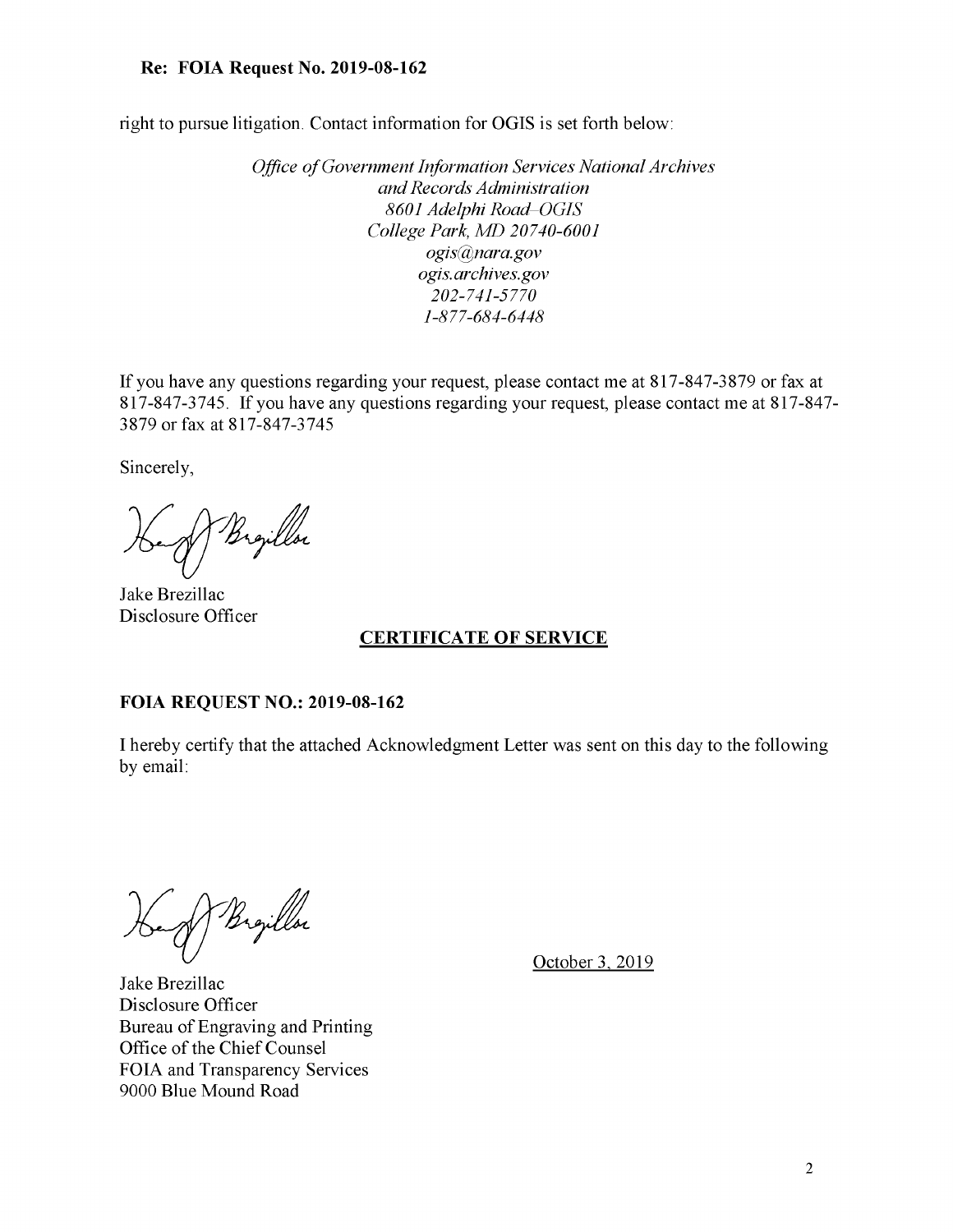# **Re: FOIA Request No. 2019-08-162**

Fort Worth, Texas 76131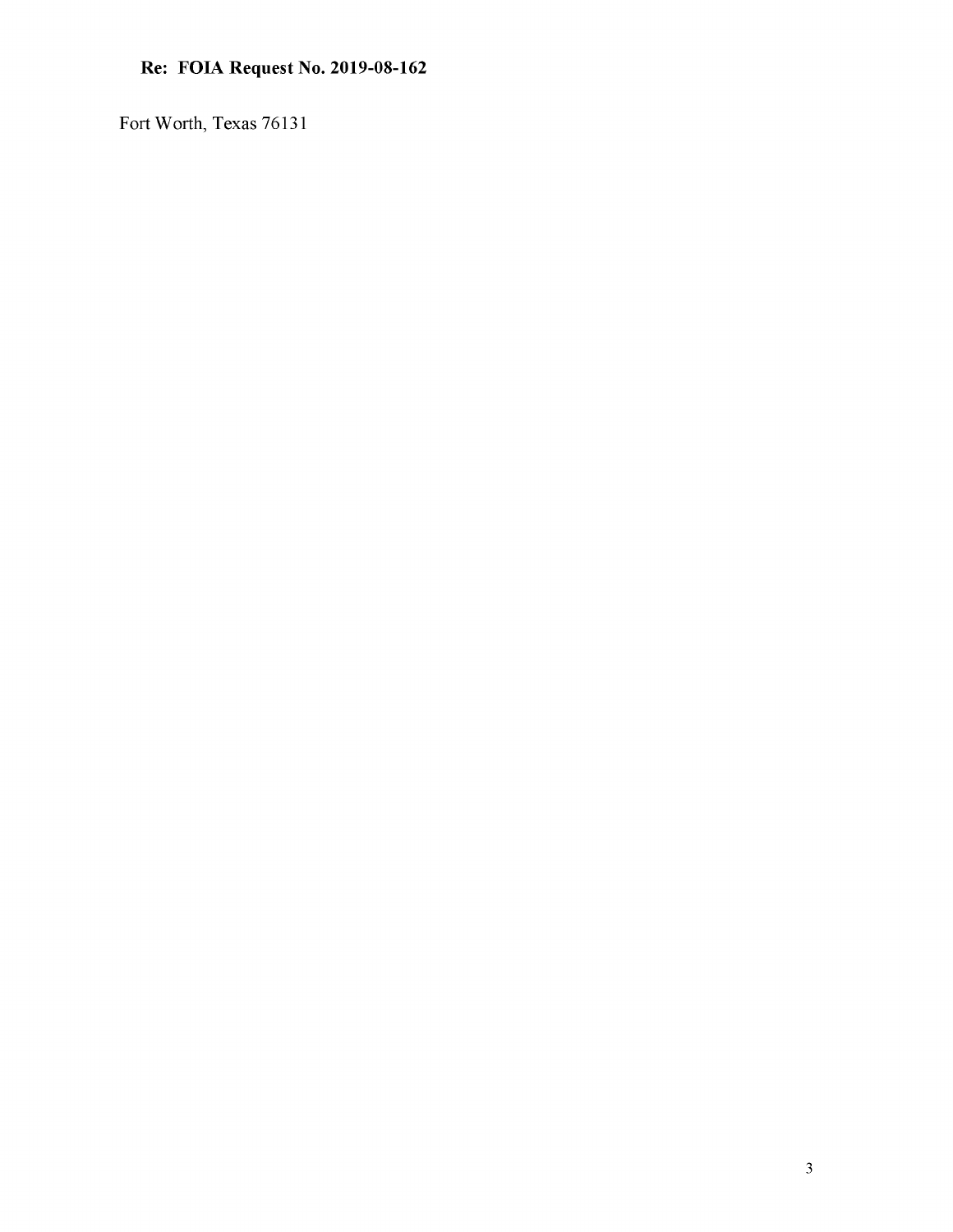#### **DEPARTMENT OF TREASURY BUREAU OF ENGRAVING AND PRINTING LIST OF SYSTEMS**

- 1. Box.com
- 2. Video Teleconferencing
- 3. Electronic Police Operations Command (EPOC)
- 4. Salesforce
- 5. Park
- 6. Telework System
- 7. Public Transit Incentive Application
- 8. Personnel Security System (PerSec)
- 9. Automated Labor and Employee Relations Tracking System (ALERTS)
- 10. Disclosure
- 11. Chief Counsel System/Matters Tracking System (CCS-MTS)
- 12. Delivery Management
- 13. BEP Temporary T/D Schedule
- 14. Remedy
- 15. LAN/WAN GSS
- 16. Labor Distribution
- 17. Drug Free Federal Workplace System
- 18. WebTA (Time and Attendance)
- 19. Remote Control
- 20. Solar Winds
- 21. Serena BM
- 22. Serena Dimensions
- 23. Remedy
- 24. Medgate
- 25. Mutilated Currency Tracking System
- 26. Finger Printing Scanning System
- 27. Secure Transport
- 28. Team Foundation Server
- 29. TriRIGA
- 30. SharePoint
- 31. SmartCert
- 32. Laboratory Information Management System
- 33. Yearly Currency Order
- 34. DataLake
- 35. Electro Machine Shop Training Facility
- 36. BEP Mobile Device Infrastructure
- 37. Point of Sale
- 38. Continuity of Operations Plan
- 39. SCADA
- 40. Serena Business Manager
- 41. Manufacturing Support Suite (MSS)
- 42. Contract Lifecycle Management (CLM)/iProcurement Application